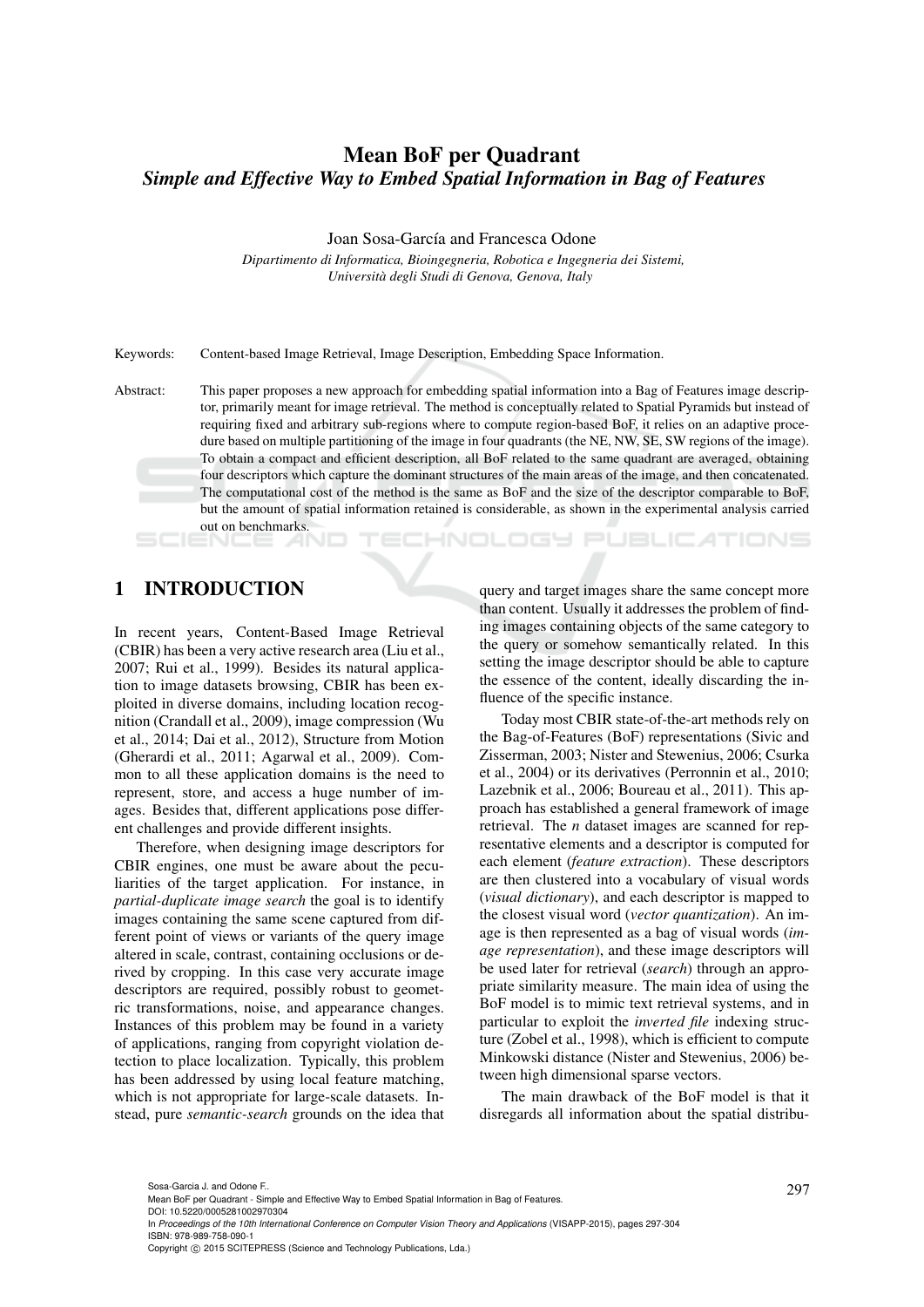

Figure 1: Image representation based on MBoFQ approach. A dense grid of local features is considered (left). Then different image partitioning in 4 quadrants are considered (right): each quadrant is associated with a different color and a label (NW - north west; NE - north east; SW - south west; SE - south east). A BoF descriptor is computed at each quadrant for all possible partitioning. An average of all BoF derived from each quadrant is obtained. Finally, a global vector concatenates the 4 quadrant descriptors.

tion of the visual words, which greatly reduces the descriptive power of the image representation and thus leads to inaccurate search results. Many approaches have been proposed to improve different stages of the classical pipeline based on BoF. To increase the quantization efficiency, hierarchical quantization (Nister and Stewenius, 2006), soft assignment (Philbin et al., 2008) and Hamming embedding (Jégou et al., 2010a) have been proposed. Alternative one may resort to quantization techniques producing very compact representations (e.g. 20 bytes), such as Fisher Kernel (Jaakkola and Haussler, 1999) or Vector of locally Aggregated Descriptors VLAD (Jégou et al., 2010b), followed by dimensionality reduction and appropriate indexing (Jegou et al., 2011). These recent methods provide excellent search accuracy with a reasonable vector dimensionality. However, these methods cannot work well in partial-duplicate image search where the object of interest only takes a small image region with cluttered background.

Some other schemes, particularly effective for partial-duplicate image search, improve the image search performance in the post-processing stage. RANSAC and neighboring-feature geometric consistency verification have been proposed to re-rank the results returned from BoF model and demonstrated that the spatial constraints consistently improve the search quality (Jegou et al., 2008; Philbin et al., 2007). This step is computationally expensive, since it is applied on a large number of local features, and is therefore non suitable for large scale image retrieval. Besides the above spatial verification techniques, query expansion is another important postprocessing strategy. It reissues the initial highly ranked results to generate new queries so as to improve the recall performance (Chum et al., 2007; Kuo et al., 2009).

Incorporating spatial information a priori into the image descriptor is another relevant solution to improve the retrieval accuracy. There exist several papers in the literature for integrating spatial information into the image content descriptor (Jégou et al., 2010a; Zhou et al., 2010), which will be described in some details in the next section, where we also highlight the benefits of our contribution.

In this paper we propose a new approach to embed spatial information into the final image descriptors for image retrieval tasks. The method we propose, the Mean Bag-of-Features per Quadrant (henceforth MBoFQ) is inspired by the reasoning behind Spatial Pyramid Matching (SPM)(Lazebnik et al., 2006) but, instead of considering fixed hand crafted image partitioning, it considers multiple partitioning of the image in a four-cell grid and then it averages contributions obtained by the different partitioning. MBoFQ is more accurate than the BoF model, but still appropriate for semantic search. We adopt multiple partitioning of the image in four quadrants — north east (NE), north west (NW), south east (SE), south west (SW) — obtained by varying the origin of the considered reference system across the position of all possible image features (see Figure 1 for a visual impression of the concept). This multiple partitioning allows us to discover the different structures spread on the image, encode their relationships without the need to choose a fixed hand crafted partitioning before hand (as it is common practice in Spatial Pyramid models (Lazebnik et al., 2006)). All these partitioning produce a set of intermediate descriptors which are then averaged in a single *low dimensional* vector. The proposed approach can easily be used in conjunction with inverted file structure and its performances can be further boosted by adopting appropriate similarity measures (Jégou and Chum, 2012).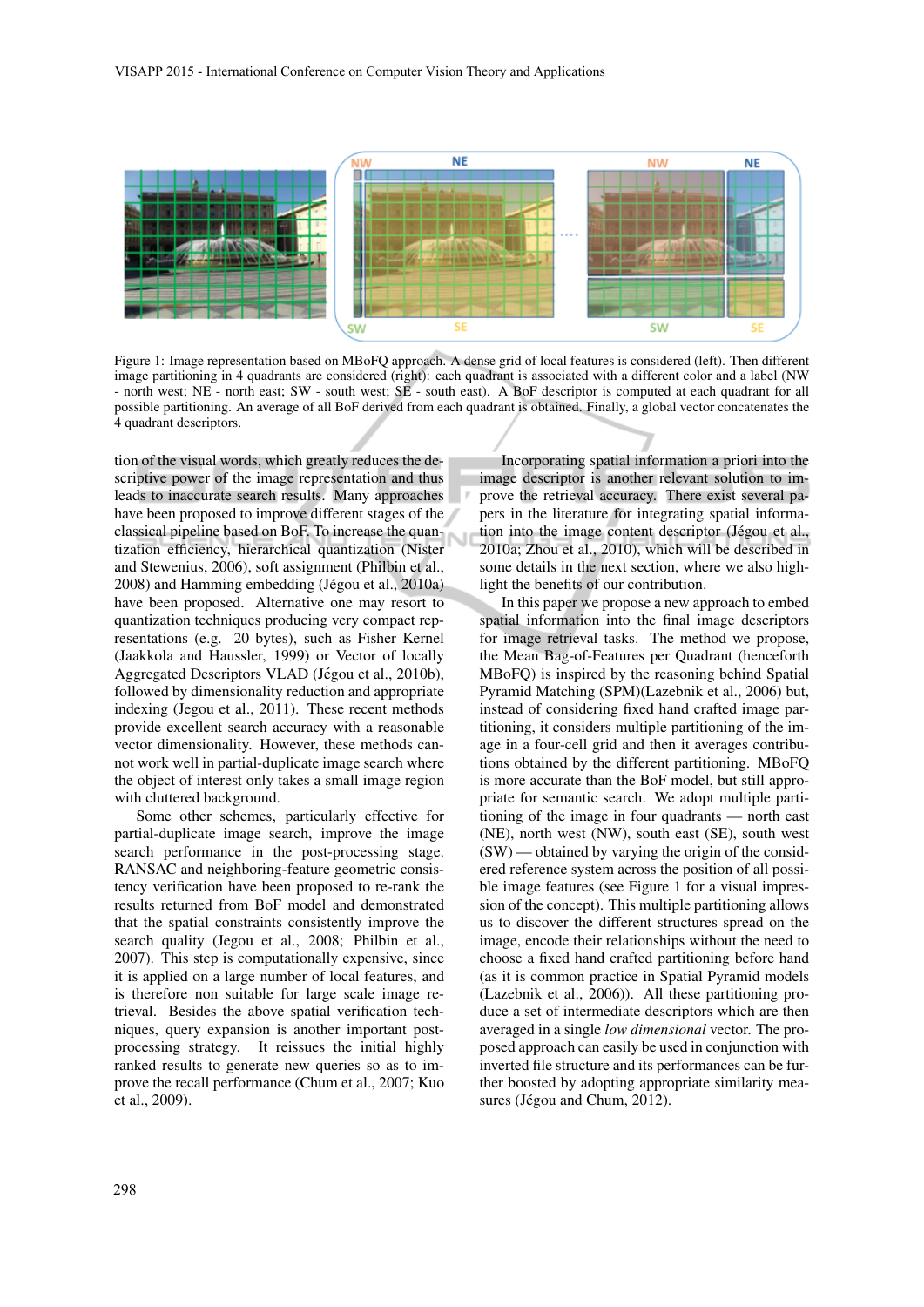The remainder of this paper is organized as follows: Section 2 reviews state-of-the-art on encoding spatial information into image descriptors. Section 3 describes the proposed method. Section 4 reports an exhaustive experimental analysis on benchmark image retrieval datasets, while Section 5 provides a final discussion.

### 2 RELATED WORKS ON SPATIAL INFORMATION EMBEDDING

Integrating information about the spatial distribution of visual words into the image descriptor is a challenging task because of the combinatorial number of local features involved. However, several methods have been proposed in the last few years: the authors of (Wang et al., 2008) first cluster the salient regions into groups of neighbours, providing a set of *visual constellations* and second by representing each constellation with a BoF model. In (Sivic et al., 2005), the authors extend the BoF vocabulary to include *doublets*, i.e. pairs of visual words which co-occur within a local spatial neighborhood. Similarly, correlograms (Savarese et al., 2006) describe pairwise features in increasing neighborhoods or by appending the feature coordinates to their descriptors before building the dictionary (Mbanya et al., 2011). In (Yang et al., 2007), a descriptor is proposed to model the spatial relationship of visual words, by computing the average of the spatial distribution of a cluster center (called *keyton*) relative to all the key points of another cluster center. In (Yuan et al., 2007) the authors propose a higher-level lexicon, i.e.visual phrase lexicon, where a visual phrase is a set of spatially co-occurring visual words that form a pattern. This higher-level lexicon is less ambiguous than the lower-level one. Instead, ∆-TSR (Hoang et al., 2010), describes triangular spa- ` tial relationships among visual entities with the aim of being invariant to image translation, rotation, scale and flipping. Many of these methods produce highdimensional descriptors. Also, some approaches are very specific and appropriate for partial-duplicate image search (Jégou et al., 2010a; Zhou et al., 2010), therefore their use for semantic-search application is not straightforward.

Other important approaches describe the spatial layout into a hierarchy of local features. Bouchard et al. (Bouchard and Triggs, 2005) propose a generative model that encodes the geometry and appearance of generic visual object categories as a hierarchy of parts (the lowest level are local features), with probabilistic spatial relations linking parts to subparts. The Spatial Pyramid (SP) (Lazebnik et al., 2006) partitions

the image into increasingly finer spatial subregions and computes a BoF vector from each sub-region. Although different image sub-divisions have been considered, typically,  $2^l \times 2^l$  subregions,  $l = 0, 1, 2$  are used. All the BoF vectors are weighted according to their level on the pyramid and concatenated to build the final image descriptor. The SPM model is a computationally efficient extension of the orderless BoF model, and has shown very promising performance on many image classification and retrieval tasks. The main drawback of SP is related to the dimension of the image descriptor (21*K* for a 2 level pyramid, being *K* the vocabulary size), and for this reason SP is usually not applied to retrieval problems. Also, a hand crafted image partitioning is not always appropriate unless we know in advance the data we are considering suffer from some spatial bias. It is worth mentioning the fact that SP has instead proved very effective for image classification. In this domain various extensions to the scheme have been proposed (Boureau et al., 2011; Yang et al., 2009; Feng et al., 2011; Fanello et al., 2014).  $=1.15$ 

 $\frac{2017}{100}$  The method we propose is related to the original Spatial Pyramid, as we use the same manner of partitioning the image into quadrants and obtain a descriptor for each quadrant. In our method, we only divide the image in four cells (equivalent to the first level of the pyramid), but this four-cell grid is moved among all local descriptors of the dense grid providing multiple 4-cell partitioning which capture the dominant structure of the image content and are not influenced by small changes in the scene. The size of the final descriptor is much smaller than a SP (4*K* instead than  $21K$ ), but the amount of spatial information retained is very meaningful.

## 3 THE PROPOSED IMAGE DESCRIPTOR

In this section, we present the main principles of our approach for incorporating spatial information into a BoF image descriptor. We first start by summarizing the general pipeline we refer to, then we describe our image descriptor, also discussing implementation and computational complexity issues.

#### 3.1 The BoF Pipeline

We first review the stages of the standard BoF pipeline for what concerns data representation.

Local Features. In general image retrieval methods start by considering a feature detection step which selects meaningful local elements. As an alternative one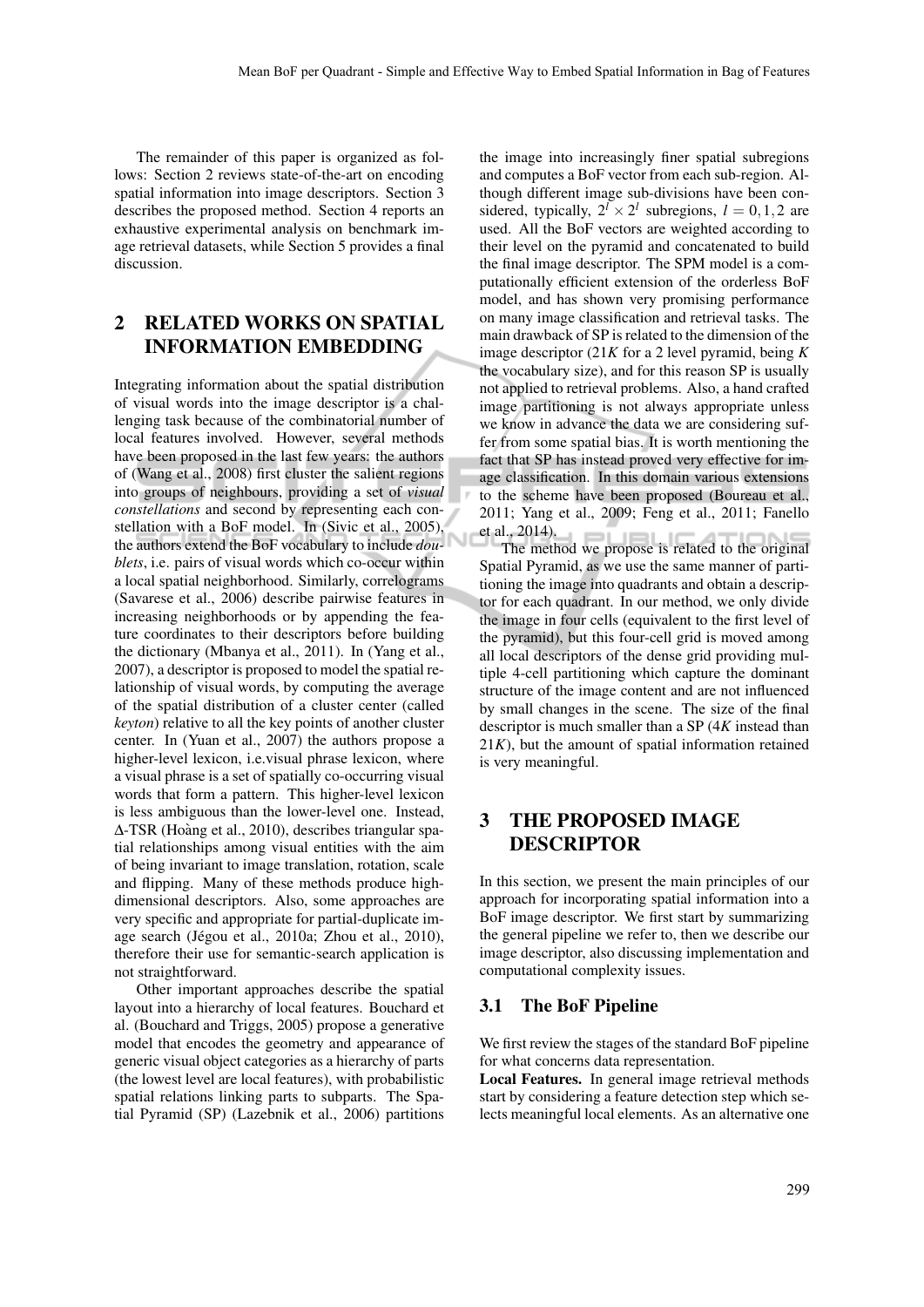could consider a dense grid over the image, where each cell may be seen as a local feature. Regardless its origin, each local feature is normally associated with a local feature descriptor such as SIFT. Dense sampling usually inserts more information and more noise within the descriptor, thus is usually adopted primarily in image categorization (in this case noise may be filtered out by learning a discriminating function from many examples). Its main benefit is that it does not require a feature detection step and, also, it is equally applicable to different types of images, including the ones depicting poorly textured objects. In what follows we simply consider we have a set of *N* local features each one described by a local feature vector  $\mathbf{x}_i \in \mathbb{R}^d$ ,  $i = 1, ..., N$ . In this work we extract 128-dimensional SIFT descriptors densely over the image (Lazebnik et al., 2006).

Quantization. In this phase we assume we have a dictionary of visual words, which is a matrix *D* of size  $K \times d$ , where *K* is the size of the dictionary (number of atoms or visual words) and *d* is the dimensionality of the local descriptor. This dictionary is in general precomputed on an appropriate training set of images, for instance by clustering local features computed over the training data. The dictionary visual words are in this case the clusters centroids. At run time, each local feature is assigned to one visual word, via approximate nearest neighbor search (Csurka et al., 2004; Sivic and Zisserman, 2003). In this work we consider a hard assignment, where one local feature is associated with one visual word only. This choice produces a considerable sparseness, and introduces some level of arbitrarity.

#### 3.2 Mean BoFs per Quadrant

In this section we describe the MBoFQ method for representing the image content developed with the purpose of retaining information on the spatial distribution of local features, and at the same time producing a relatively compact feature vector.

Figure 1 provides a pictorial description of the procedure, for each local feature  $x_i$  extracted in the image, we set its position  $p_i$  on the image plane as the origin of a 2*D* reference system. For each *p<sup>i</sup>* we partition the image according to such a reference system obtaining a partitioning in 4 quadrants  $P_i = \{NE_i, NW_i, SE_i, SW_i\}$ . We then compute a BoF representation for each quadrant, producing a BoF vector which embeds information on the different image structures belonging to the quadrant:

$$
\mathbf{b}_i^q \in R^K \quad q \in \{NE, NW, SE, SW\}, i = 1 \ldots, N.
$$

To obtain a compact descriptor, we average all BoF

vectors related to each quadrant, as follows

$$
\text{avg}_q = \frac{1}{N} \sum_{i=1}^{N} \mathbf{b}_i^q.
$$
 (1)

The final image *global feature vector*  $MBoFQ \in R^{4K}$ is defined as follows

$$
MBoFQ = [\text{avg}_{NE}, \text{avg}_{NW}, \text{avg}_{SW}, \text{avg}_{SE}].
$$

The proposed description captures adaptively the dominant structure of image content on the four main regions of the image. This represents an improvement with respect to SPM because we are not considering a single fixed partition of an individual image on a fixed point, instead, we consider multiple possible partitioning. The immediate benefit for this is the reduced risk of arbitrarily dividing elements belonging to the same object; also our description is more robust to small view point changes, while it gives more weight to persistent structures. **STATISTICS** 

*Descriptor normalization.* In each step of the algorithm we treat each quadrant of the image partition as a *subimage*. In order to avoid the negative effect of combining vectors coming from *subimages* with different sizes, after computation each BoF vector b *q i* is normalized with respect to the area of the current quadrant or *subimage*. The area of a quadrant is the number of local features inside a quadrant. The obtained normalized vector  $\hat{\mathbf{b}}_i^q$  is used to compute the average description of quadrant  $q$  (as in Eq. (2)).

*Implementation details.* Instead of computing the mean BoF vectors after all partitions have been produced, we simply update cumulative averages as a new BoF vector becomes available. Let us assume we visit the local features row-wise, At iteration  $i+1$  of the algorithm, while we are considering the position of the  $i+1$ -th feature as a reference system center, the accumulated BoF vector of the quadrant *q* ( $\text{avg}_q^{i+1}$ ) it is updated with the new BoF vector of the quadrant  $(b_i^q)$  $a_{i+1}^q$ ), as follows:

$$
\text{avg}_q^{i+1} = \frac{\hat{\mathbf{b}}_{i+1}^q + i \cdot \text{avg}_q^i}{i+1},\tag{2}
$$

where the final descriptor  $\text{avg}_q = \text{avg}_q^N$ . For efficiency, at iteration  $i+1$  the new vectors  $\mathbf{b}_i^q$  $a_{i+1}^q$  are computed from the previous ones  $(\mathbf{b}_i^q)$  by adjusting the contributions of the current column.  $\mathbf{b}_{i+1}^{NW}$  and  $\mathbf{b}_{i+1}^{SW}$ vectors are updated by adding the appropriate local features,  $\mathbf{b}_{i+1}^{NE}$  and  $\mathbf{b}_{i+1}^{SE}$  are updated by subtracting the same features.

*Computational complexity.* The time complexity of the proposed approach is  $O(N)$ , recalling N is the number local features. The traditional BoF model has also a time complexity  $O(N)$ . The total number of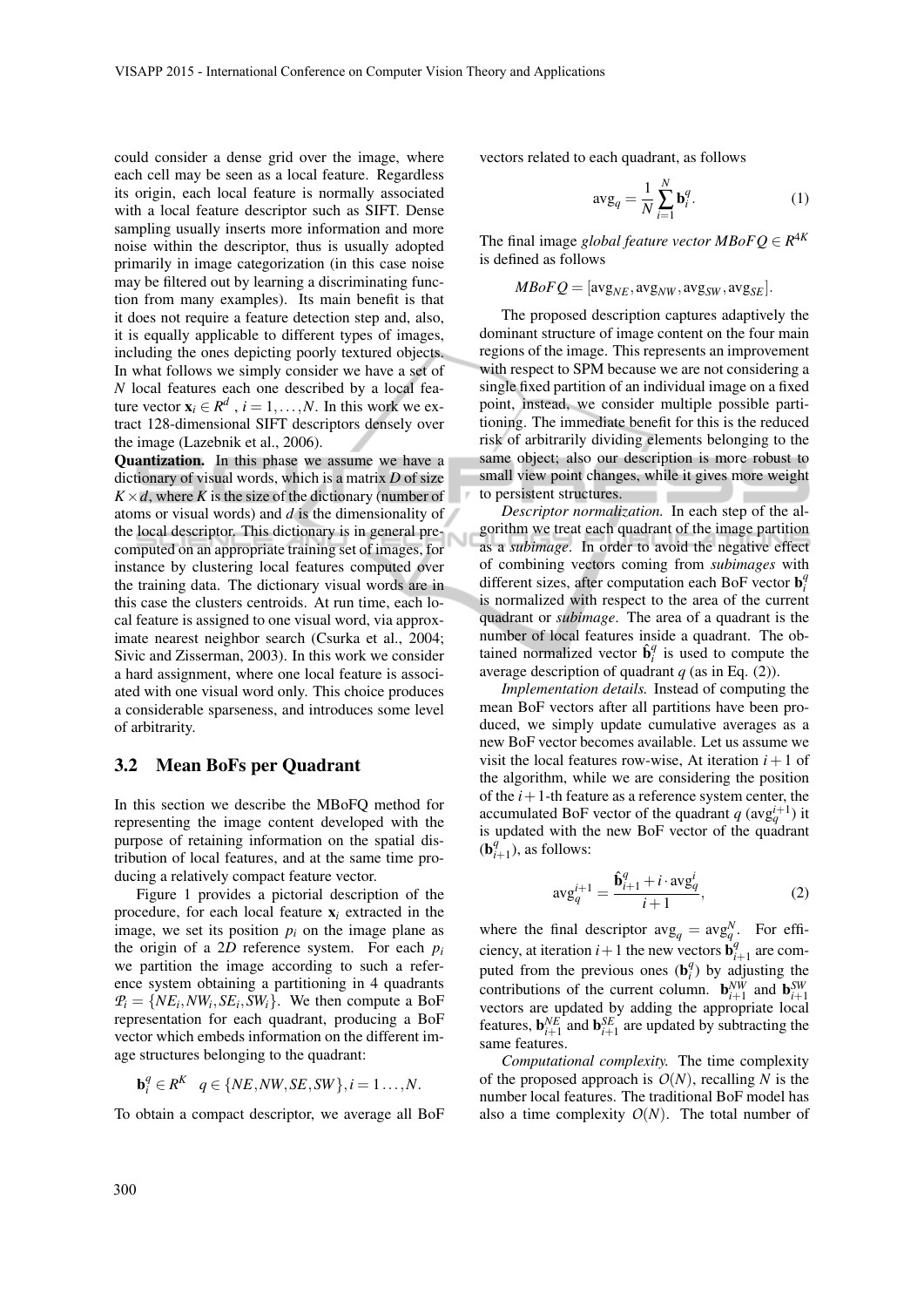densely located patches *N*, is defined by two parameters: distance between each patch center and the size of the patches (see section 4 for details). The order of the algorithm  $(O(N))$  is due to the fact that in the first step of the algorithm all local features need to be used to obtain a BoF vector for each quadrant. Subsequently, when a new origin is selected, only one column at a time is considered.

## 4 EXPERIMENTAL ANALYSIS

In this section, we evaluate the performance of MBoFQ with respect to the image descriptors previously introduced in the image retrieval literature. As we focus on the intrinsic quality of our proposed approach, we do not apply the post-processing stage which is usually performed on a shortlist to filter out geometrically inconsistent results. We start by reviewing the properties of the benchmark datasets we consider.<br>
SCIENCE AND

TECHN

### 4.1 Datasets

*INRIA Holidays* (Jegou et al., 2008) is a dataset mainly containing high resolution holidays photos. The images were taken on purpose to test the robustness to various attacks: image rotation, viewpoint and illumination changes, blurring, etc. The dataset includes a very large variety of scene types: natural, man-made, water and fire effects, etc. This dataset contains 1491 holiday images of 500 objects and scenes manually annotated to provide a ground truth. In the experimental protocol suggested in (Jegou et al., 2008) one image per object/scene is used as a query to search within the remaining 1490 images. The retrieval performance is measured in terms of mean average precision (mAP) over the 500 queries. This dataset is targeted at large scale content-based image retrieval rather than object retrieval, due to limited changes in viewpoint and scale of each object/scene. Queries are defined only in terms of complete images and not specific image regions (objects). Note that the query image is ignored in retrieval results, unlike for Oxford 5k and Paris 6k datasets where it is counted as a positive.

*Oxford 5k* (Philbin et al., 2007) consists of 5062 highresolution images collected from Flickr using queries such as "Oxford Christ Church", "Oxford Radcliffe Camera" and "Oxford". The collection has been manually annotated to generate a comprehensive ground truth for 11 different landmarks, each represented by 5 possible queries. This gives a set of 55 queries over which an object retrieval system can be evaluated. Each of the 55 queries is defined by a rectangular region delimiting a building on an image. The relevant results for a query are images of this building. The accuracy is measured by mAP. This dataset was originally built for object retrieval and it is quite challenging due to substantial variations in scale, viewpoint, occlusions, distorsion and lighting conditions for a single object.

*Datasets for the Learning Stages.* Following a common practice in the literature, we use an independent dataset for building the vocabulary and for the other learning stages when evaluating on Holidays dataset. This independent dataset consists of 12502 images (Flickr 12k) selected from Flickr100K (Philbin et al., 2007). Instead we use Paris 6k to learn the meta-data associated with the evaluation on Oxford 5k. Analogously to Oxford 5k, the Paris 6k dataset (Philbin et al., 2008) consists of 6412 images collected from Flickr by searching for particular Paris landmarks. As it contains images of Paris it is considered to be an independent dataset from Oxford 5k and thus commonly used to test effects of computing a visual vocabulary from it while evaluating performance on Oxford 5k.

### 4.2 Experimental Protocol

Features. We extract 128-dimensional SIFT descriptors densely over the images similarly to (Lazebnik et al., 2006). Each image is first resized proportionally, to a maximum value of width and height of 600 pixels. The SIFT features are extracted from densely located patches centered at every 8 pixels on the image and the size of the patches is fixed as  $16 \times 16$ pixels. The number of samples used to build the dictionary is 1M, selected randomly from all local features of the current independent dataset (Flickr 12k or Paris 6k). Each SIFT descriptor is encoded into a *K*-dimensional code vector, based on the learnt dictionary, by hard vector quantization.

Improving Image Retrieval Quality. Simple techniques may help improving the quality of BoF and VLAD representations (Jégou and Chum, 2012). These heuristics include *(i)* a transformation of the original vector representation  $\mathbf{v} = \mathbf{v} - \alpha \cdot \mathbf{\bar{v}}$  which allows a similarity measure such as the cosine transform to appreciate the co-occurrence of missing words in two different feature vectors; *(ii)* a whitening the vector space jointly with the dimensionality reduction (PCA). The benefit of these heuristics will be assessed in the reminder of the section.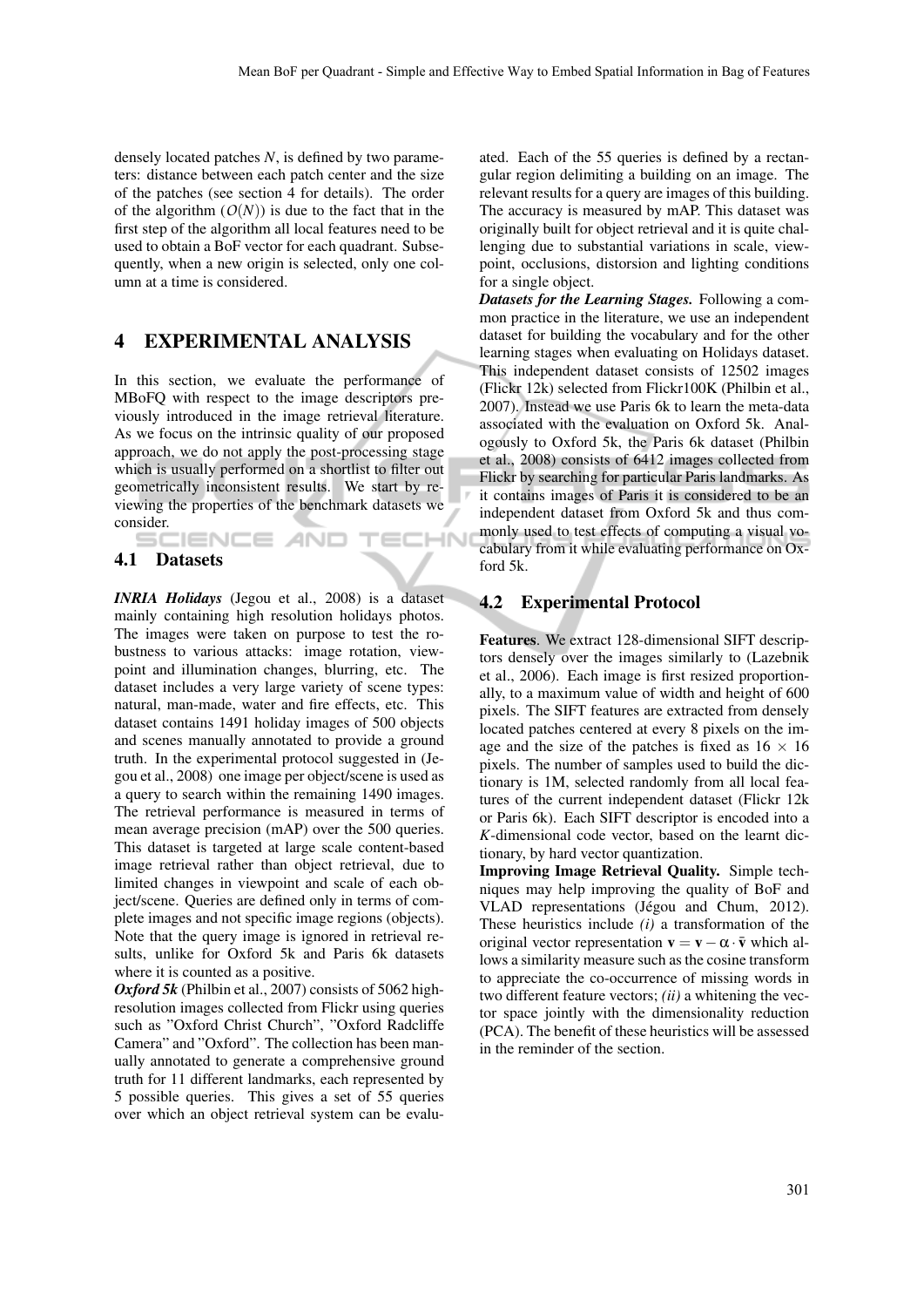

Figure 2: Different descriptors for Holidays and Oxford 5k datasets and the effect of co-missing words (see text).

### 4.3 Co-missing Visual Words Effect

As a first experiment we evaluate the appropriateness of our descriptor on the benchmark retrieval tasks previously described and, contextually, analyze the benefits of applying the vector normalization heuristic described above followed by cosine similarity (Jégou et al., 2012). To this purpose, we mimic the experimental setup of (Jégou and Chum, 2012), but using dense extraction instead of interest-point detector. We learn the vocabulary *D* and estimate the mean vector  $(\bar{v})$  on Paris 6k and Flickr 12k for the Oxford 5k tests and on Flickr 12k for the Holidays tests. We also report the performance of SPM and BoW descriptors. The vector size is 16k for all descriptors compared in Figure 2. Notice the value  $\alpha = 0$  corresponds to the case of non-transformation and thereby are using the original image descriptors. Figure 2 illustrates the impact of the novel cosine similarity as a function of α. It can be observed that the proposed update of the descriptors produces significant improvements: for Oxford 5k dataset there is an increase in performance of about 2.5% with respect to the original formulation (corresponding to  $\alpha = 0$ ) for the best increase (MBoFQ-learnt on Paris 6k) with  $\alpha = 0.8$ , while for Holidays it is almost 1% (MBoFQ-learnt on Flickr 12k) with  $\alpha = 0.3$ . The results reported on the next sections are those corresponding to the best value of  $\alpha$  for each configuration.

#### 4.4 Comparative Analysis

We now perform a comparative analysis with other descriptors from the literature.

Full Size Feature Vectors. We first report, in Table

Table 1: Full size image descriptors. Comparison of image descriptors of medium-dimensionality (20k-D to 32k-D). Reference results are obtained from Jégou et al. (Jégou et al., 2012). For fair comparison, we also include our implementation of VLAD, SPM and BoW using dense features (denoted by: *Dense: Method).*

| Method                                 | size       | Holidays | Oxford |
|----------------------------------------|------------|----------|--------|
| <b>BoW 200k-D</b>                      | 200k       | 0.540    | 0.364  |
| BoW 20k-D                              | 20k        | 0.452    | 0.354  |
| <b>Improved Fisher</b>                 | $20 - 32k$ | 0.626    | 0.418  |
| <b>VLAD</b>                            | $20 - 32k$ | 0.526    |        |
| VLAD+SSR                               | $20 - 32k$ | 0.598    | 0.378  |
| Dense: VLAD                            | 16k        | 0.547    | 0.266  |
| Dense: SPM                             | 16k        | 0.605    | 0.367  |
| Dense : BoW                            | 16k        | 0.390    | 0.117  |
| $\overline{M}$ <i>BoF</i> $Q_{K=2048}$ | 8192       | 0.583    | 0.286  |
| $MBoFQ_{K=4096}$                       | 16384      | 0.627    | 0.357  |

1, the performance of image representation based on our approach against the current state-of-the-art for descriptors of medium dimensionality (20k-D to 30k-D). It is worth emphasizing that our approach only uses dense features and the reported results employ sparse features. Therefore, for fair comparison we also include our implementation of VLAD, SPM and BoW using dense features and with vector sizes comparable to our descriptors. The retrieval accuracy of the full size vectors of our approach is evaluated at different vocabulary sizes. For the Holidays dataset, the proposed approach is in line with the best performing method (Improved Fisher), while it outperforms the rest of the state-of-the-art. It is worth noting that the vector size of our descriptors is much lower than the others. Instead, the results achieved by our method on the Oxford 5k dataset are not as encouraging. The reason is the fact our descriptor is primarily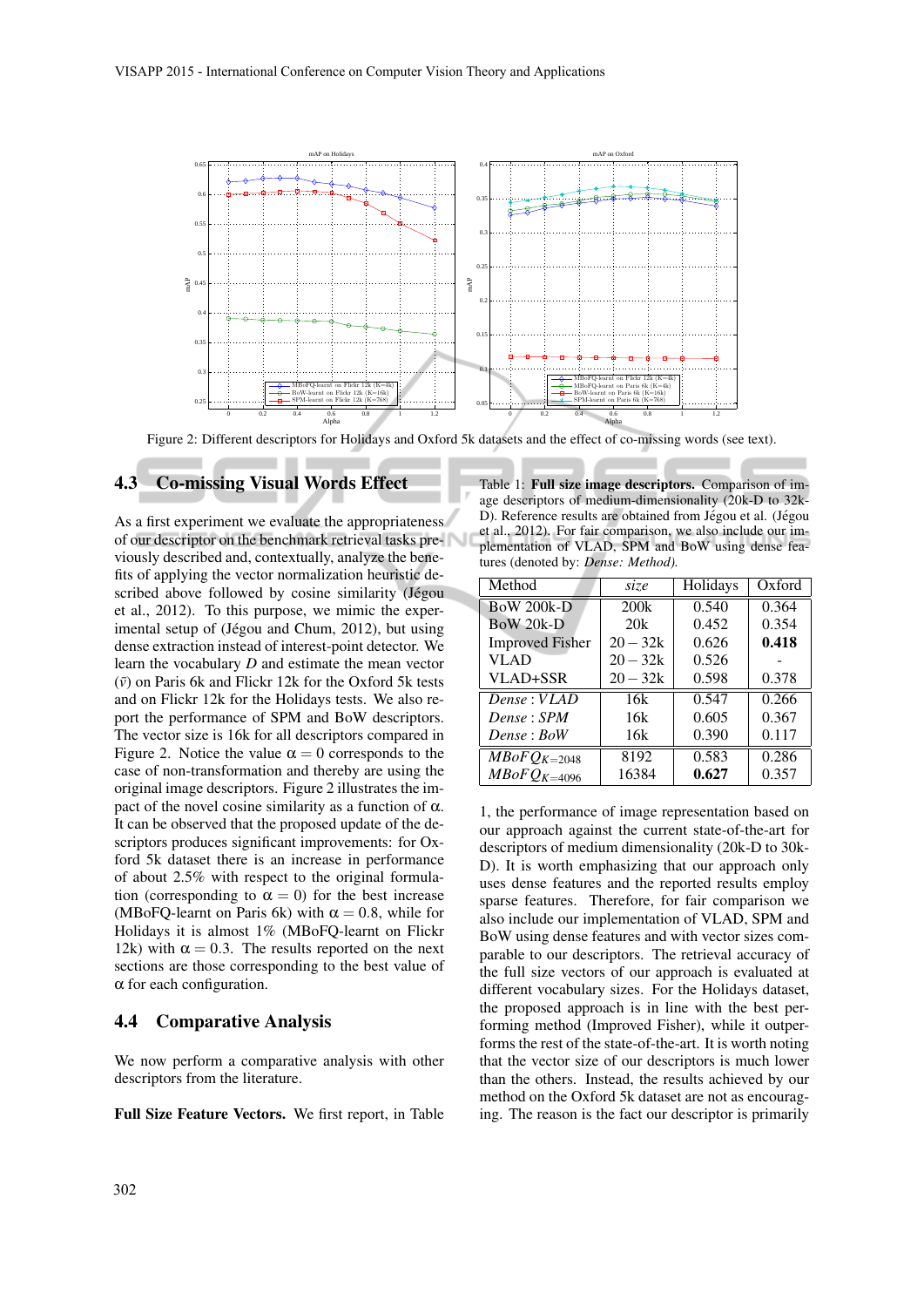Table 2: Low dimensional image descriptors. Comparison of image descriptors of low dimensionality (128-D). Most reference results are obtained from the paper of Jégou et al. (Jégou et al., 2012). Multiple vocabulary (Multivoc) methods are from (Jégou and Chum, 2012). For fair comparison, we also include our implementation of VLAD, SPM and BoW using dense features (denoted by: *Dense: Method).*

| Method                 | Holidays | Oxford 5k |  |
|------------------------|----------|-----------|--|
| <b>GIST</b>            | 0.365    |           |  |
| <b>BoW</b>             | 0.452    | 0.194     |  |
| <b>Improved Fisher</b> | 0.565    | 0.301     |  |
| VLAD                   | 0.510    |           |  |
| VLAD+SSR               | 0.557    | 0.287     |  |
| Multivoc-BoW           | 0.567    | 0.413     |  |
| Multivoc-VLAD          | 0.614    |           |  |
| Dense: VLAD            | 0.553    | 0.266     |  |
| Dense : SPM            | 0.620    | 0.322     |  |
| Dense: BoW             | 0.388    | 0.122     |  |
| $MBoFQ_{K=2048}$       | 0.641    | 0.296     |  |
| $MBoFQ_{K=4096}$       | 0.665    | 0.325     |  |

meant for image retrieval and not for object retrieval, and indeed it tends to favor the overall image structure including the background information, which is not beneficial for object retrieval.

Low Dimensional Feature Vectors. Today, in image retrieval, is common practice to include a dimensionality reduction step over the final feature vector. This process helps reducing the size of the descriptor, improving retrieval performances, but as an additional benefit controls data redundancy. Table 2 compares our descriptor with others in the literature, after a PCA and whitening procedure (see (Jégou and Chum, 2012)). The image vectors are produced independently, using the method described in Section 3.2 and then  $l_2$  normalized. The different descriptors are reduced into vectors of 128 components by using PCA and whitening. We mimic the experimental setup of (Jégou and Chum, 2012) (but using dense features), and learn the vocabulary and PCA on Paris 6k for the Oxford 5k tests. For the Holidays tests it is used Flickr 12k for learning the PCA and vocabulary. Table 2 also reports the results of our implementation of VLAD, SPM and BoW with dense features. Here, for the Holidays dataset we outperform the best method proposed so far (Multivoc-VLAD) by 5%. It should also be noticed that Multivoc-VLAD uses multiple vocabularies to obtain multiple VLAD descriptions of one image; instead we use only one vocabulary prior dimensionality reduction with a benefit on a reduced computation to obtained the descriptor. Also, it can be observed how, in this case, dimensionality reduction greatly improves the accuracy we obtained with the original descriptor. All these elements strongly speak in favor of the appropriateness of our descriptor for an image retrieval problem. Instead, here again, on the Oxford 5k our performances are lower than the best performing method (Multivoc-BoF which uses again multiple vocabularies). It should be noticed, though, how the performances of our descriptor are stable to the reduction of dimensionality, while most of the other methods experience a remarkable decrease of performances.

### 5 DISCUSSION

In this paper we presented a new approach for incorporating spatial information into BoF image descriptors. The image was partitioned adaptively by using different four-quadrant partitioning and BoFs were computed within each quadrant. Then all BoF relative to a given quadrant were averaged to obtain a robust overall description of an image region. The main advantage of the proposed approach is that it relies on simplicity to embed spatial information within the widely spread BoF.

Experimental analysis on two different benchmarks highlighted how the proposed method is very appropriate for image retrieval and quasi-duplicate search. This opens the possibility to apply the method to view-based localization and way-finding, which are our reference applications. As expected, the method is not as effective when object retrieval is needed, as it provides a structured global picture of the image content. Further evaluations need to be performed in the case of large-scale image retrieval (up to 10 million images), to asses our representation in this scenario. An analysis of the possible benefits of detecting sparse features is necessary and will be carried out in future works. Also, the proposed approach only takes into consideration the quantized local features (hard assignment) within a quadrant in the image partition and build a BoF vector from this information. The representation can be easily extended for the case of soft assignment. Also, more effective aggregation procedures, e.g. pooling operations, may also be applied.

### **REFERENCES**

- Agarwal, S., Snavely, N., Simon, I., Seitz, S. M., and Szeliski, R. (2009). Building rome in a day. In *ICCV*, pages 72–79. IEEE.
- Bouchard, G. and Triggs, B. (2005). Hierarchical partbased visual object categorization. In *CVPR*, volume 1, pages 710–715. IEEE.